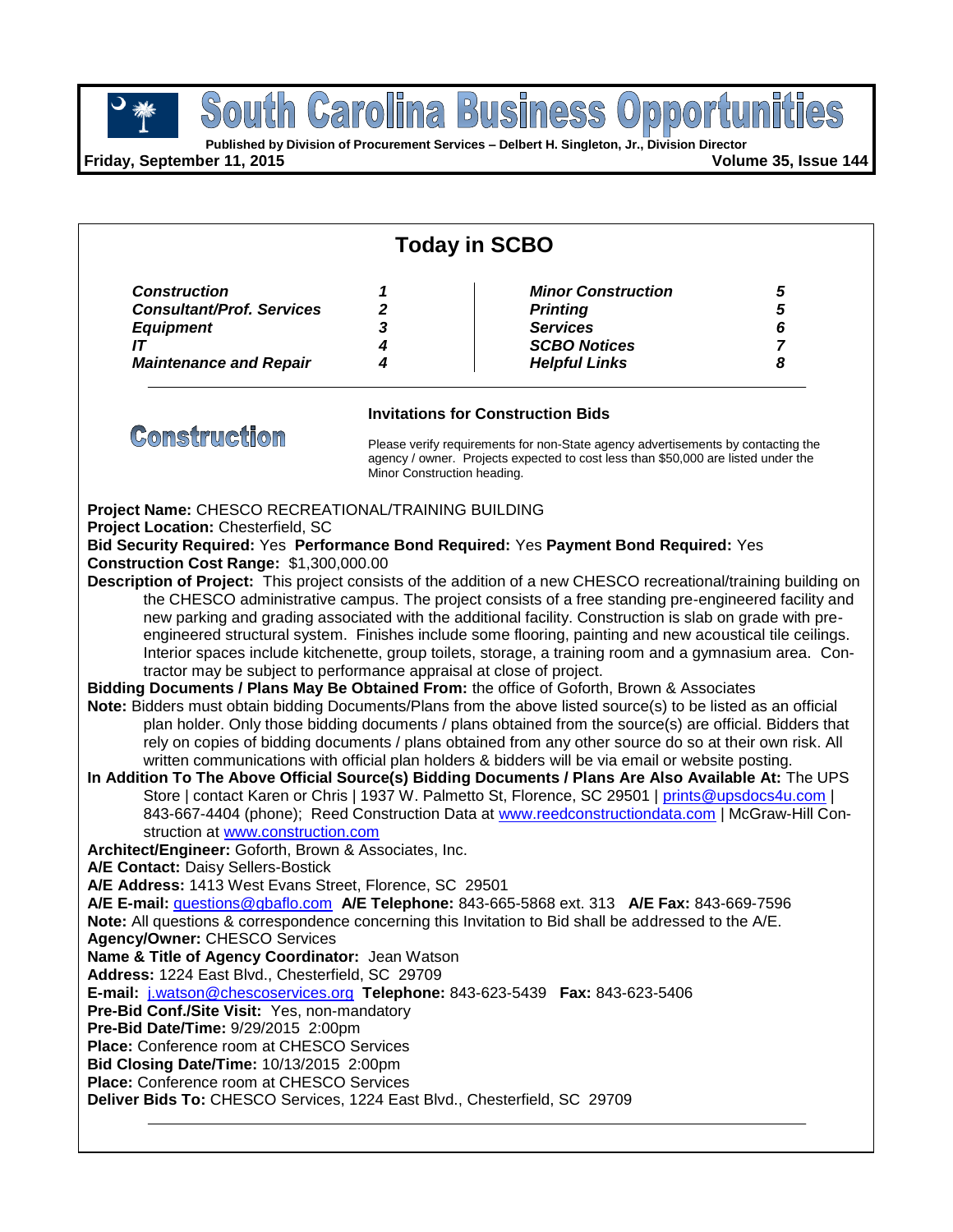#### **Friday, September 11, 2015 2 Volume 35, Issue 144**

**Project Name:** LANCASTER LAKEVIEW LANDING-DEERWOOD ROAD PROJECT **Project Number:** 1104-14 **Project Location:** Lakeview Landing Subdivision and Deerwood Road **Bid Security Required:** Yes **Performance Bond Required:** Yes **Payment Bond Required:** Yes **Construction Cost Range:** \$600,000 to \$900,000 **Description of Project:** Resurfacing, Some Cement Modified Recycled Base, and Miscellaneous Related Items **Bidding Documents / Plans May Be Obtained From:** Lancaster County Website and Infrastructure Consulting & Engineering, LLC **Architect/Engineer:** Infrastructure Consulting and Engineering, LLC (ICE) **A/E Contact:** Bill Coleman 803-261-5581 **A/E Address:** 1021 Briargate Circle, Columbia, SC 29210 **A/E E-mail:** [bill.coleman@ice-eng.com](mailto:bill.coleman@ice-eng.com) **A/E Telephone:** 803-822-0333 **A/E Fax:** 803-822-0034 **Agency/Owner:** Lancaster County **Name & Title of Agency Coordinator:** Jeff Catoe **Address:** Lancaster, SC 29270 **E-mail:** [jcatoe@lancastercounty.net](mailto:jcatoe@lancastercounty.net) **Telephone:** 803-416-9692 **Fax:** 803-285-3835 **Deliver Bids To:** Bryant Cook Procurement Officer, County Administration, 101 N Main Street, Lancaster, SC 29720

# **Consultant / Professional Services**

**Description:** REQUEST FOR QUALIFICATIONS FOR CITY OF AIKEN TRANSFER STATION AND COLLECTION EQUIPMENT STUDY **Delivery Point:** Aiken, SC **Submit Offer By:** 10/19/2015 3:00pm **Purchasing Agency:** City of Aiken, 135 Laurens St. SW, PO Drawer 1177, Aiken, SC 29801 **Buyer:** Stuart Bedenbaugh, 803-642-7654, [sbedenbaugh@cityofaikensc.gov](mailto:sbedenbaugh@cityofaikensc.gov) **Direct Inquiries To: Tim Coakley, [tcoakley@cityaikensc.gov](mailto:tcoakley@cityaikensc.gov) Download Solicitation From:** <https://www.cityofaikensc.gov/WebLink8/0/doc/207082/Page1.aspx>

**Description:** Delivery of GENERAL FORESTRY CONSULTING SERVICES to include but not limited to: Analysis of potential timber value on County owned properties; recommendations for harvesting and addressing any forestry/timber needs that may be identified on these County owned properties. **Solicitation Number:** FOR2015 **Delivery Point:** 102 Courthouse Drive, Courthouse Annex, ste.112, St. Matthews SC29135 **For Appt.**: Boyce Till, 803-530-3991 **Submit Offer By:** 9/25/2015 5:00pm **Purchasing Agency:** Calhoun County Government, 102 Courthouse Drive, Ste 108, St. Matthews SC 29135 **Direct Inquiries To:** 803-530-3991/ 803-655-5670, [btill@calhouncounty.sc.gov](mailto:btill@calhouncounty.sc.gov) **Download Solicitation From:** <http://www.calhouncounty.sc.gov/departments/Pages/Procurement.aspx>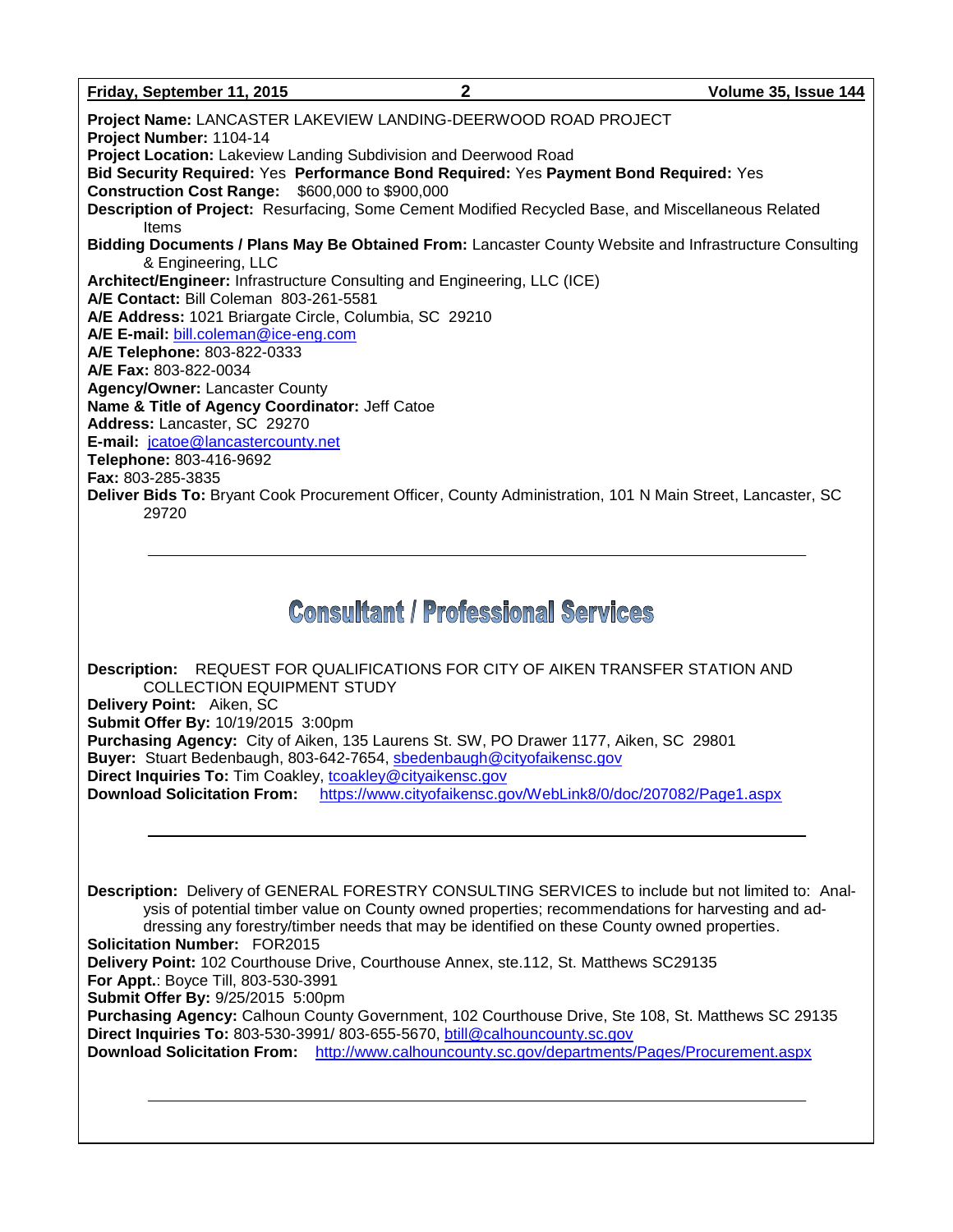**Friday, September 11, 2015 3 Volume 35, Issue 144**

# Equipment

**Description:** NEW OR USED SPORT UTILITY VEHICLE **Solicitation Number:** 5400010216 **Submit Offer By:** 09/24/2015 10:00am **Purchasing Agency:** SC Technical College System 111 Executive Center Drive, Suite 106 Columbia, SC 29210 **Buyer:** TERESA LIVINGSTON **Email:** [LivingstonT@sctechsystem.edu](mailto:LivingstonT@sctechsystem.edu) **Download Solicitation From:**  <http://webprod.cio.sc.gov/SCSolicitationWeb/solicitationAttachment.do?solicitnumber=5400010216>

**Description:** THERMAL IMAGING CAMERA EQUIP. & INSTALL **Solicitation Number:** 5400010193 **Submit Offer By:** 09/25/2015 10:00am **Purchasing Agency:** SC Department of Corrections 4420 Broad River Road Columbia, SC 29210 **Buyer:** MYRTLE DEWERDT **Email:** [dewerdt.myrtle@doc.state.sc.us](mailto:dewerdt.myrtle@doc.state.sc.us) **Download Solicitation From:**  <http://webprod.cio.sc.gov/SCSolicitationWeb/solicitationAttachment.do?solicitnumber=5400010193>

**Description:** CHROMA-Q COLOR FORCE 72 RGBA LED FIXTURES, CHROMA-Q COLORFORCE 72 CYC LENS, COLORSOURCE PAR WASH FIXTURES, SOURCE FOUR LED FRESNEL LED ADAPTERS, COLORSOURCE SPOT LIGHT ENGINES

**Solicitation Number:** IFB: 16-R1600464/TS

**Delivery Point:** Winthrop University, Attn: Theatre and Dance, 115 Johnson Hall, Facilities Management, Central Receiving, 349 Columbia Avenue, Rock Hill, SC 29733

**Submit Offer By:** 9/30/2015 3:00pm

**Purchasing Agency:** Winthrop University, Purchasing Services, 307 Tillman Hall, Rock Hill, SC 29733 **Buyer:** TERESIA SEXTON, PROCUREMENT OFFICER, 803-323-2143, EXT. 6026, [sextont@winthrop.edu](mailto:sextont@winthrop.edu) **Download Solicitation From:** <http://www.winthrop.edu/procurement/default.aspx?id=37862>

**Description:** VACUUM/HYDRO EXCAVATION TRAILER UNIT **Solicitation Number:** PW 15-002 **Delivery Point:** Surfside Beach, SC 29575 **Submit Offer By:** 10/2/2015 10:00am **Purchasing Agency:** Town of Surfside Beach, 115 Hwy 17 No., Surfside Beach, SC 29575 **Buyer:** John Adair, Public Works Director, 843-913-6361 / [jadair@surfsidebeach.org](mailto:jadair@surfsidebeach.org) **Direct Inquiries To:** Chris Bolster; 843-839-8334 / [publicworks@surfsidebeach.org](mailto:publicworks@surfsidebeach.org) **Download Solicitation From:** <http://www.surfsidebeach.org/bids>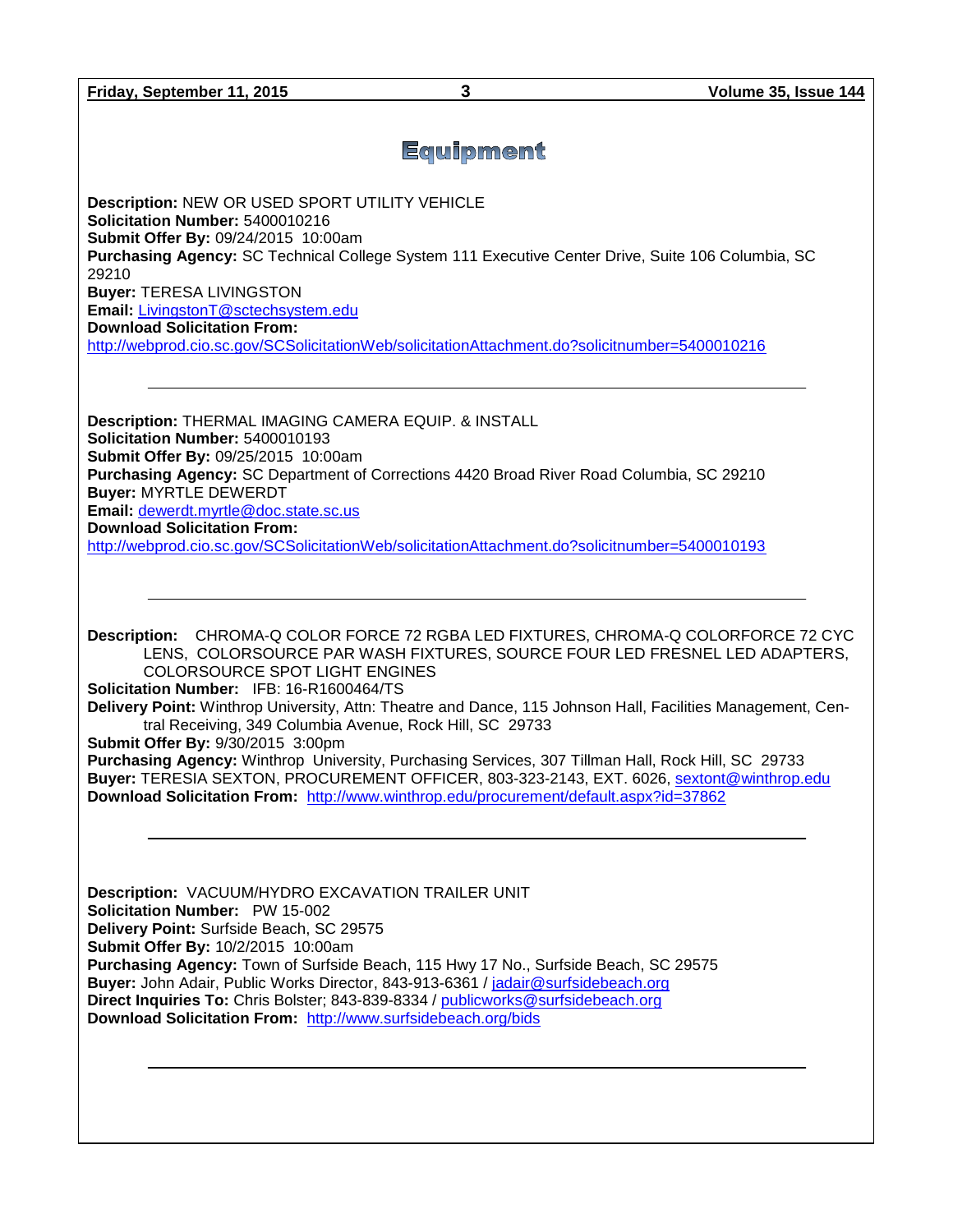# **Information Technology**

**Description:** UNEMPLOYMENT INSURANCE TAX **Solicitation Number:** 5400010154 **Pre-proposal Conf.:** 9/23/2015 10:00am **Location:** Department of Employment and Workforce, 1550 Gadsden Street (Room 230), Executive Conference Room, Columbia, SC 29202 **Submit Offer By:** 10/16/2015 11:00am **Purchasing Agency:** SFAA, Div. of Procurement Services, ITMO 1201 Main Street, Suite 601 Columbia, SC 29201 **Buyer:** Tameeka Donald **Email:** [tdonald@mmo.sc.gov](mailto:tdonald@mmo.sc.gov) **Download Solicitation From:**  <http://webprod.cio.sc.gov/SCSolicitationWeb/solicitationAttachment.do?solicitnumber=5400010154>

## **Maintenance and Repair**

**Description:** Sewage system installation and asphalt repair **Solicitation Number:** 2020-2015-0260 **Delivery Point:** 6 Mauney Court, Columbia, South Carolina 29201 **Site Visit:** Mandatory. 9/21/2015 10:00am **Location:** 6 Mauney Court, Columbia, South Carolina 29201 **Submit Offer By:** 9/28/2015 2:00pm **Purchasing Agency:** Babcock Center, Inc., 2725 Banny Jones Avenue, West Columbia, South Carolina 29170 **Direct Inquiries To:** Travis Guess, 803-799-1970 ext. 119 / [tguess@babcockcenter.org](mailto:tguess@babcockcenter.org)

## **EMERGENCY GENERATOR MAINTENANCE SERVICE**

### **CITY OF SENECA – NO. 2015-005**

The City of Seneca will receive sealed proposals to provide full maintenance services for Emergency Generators.

Bids are due at 11:00am on 10/6/2015. Bid information is available on the City of Seneca website: [www.seneca.sc.us;](http://www.seneca.sc.us/) and at 221 E. North First Street, Seneca, SC 29678.

Specific questions relevant to this request may be directed to: Chris Brabham at 864-882-8457, or [cbrab](mailto:cbrabham@seneca.sc.us)[ham@seneca.sc.us.](mailto:cbrabham@seneca.sc.us)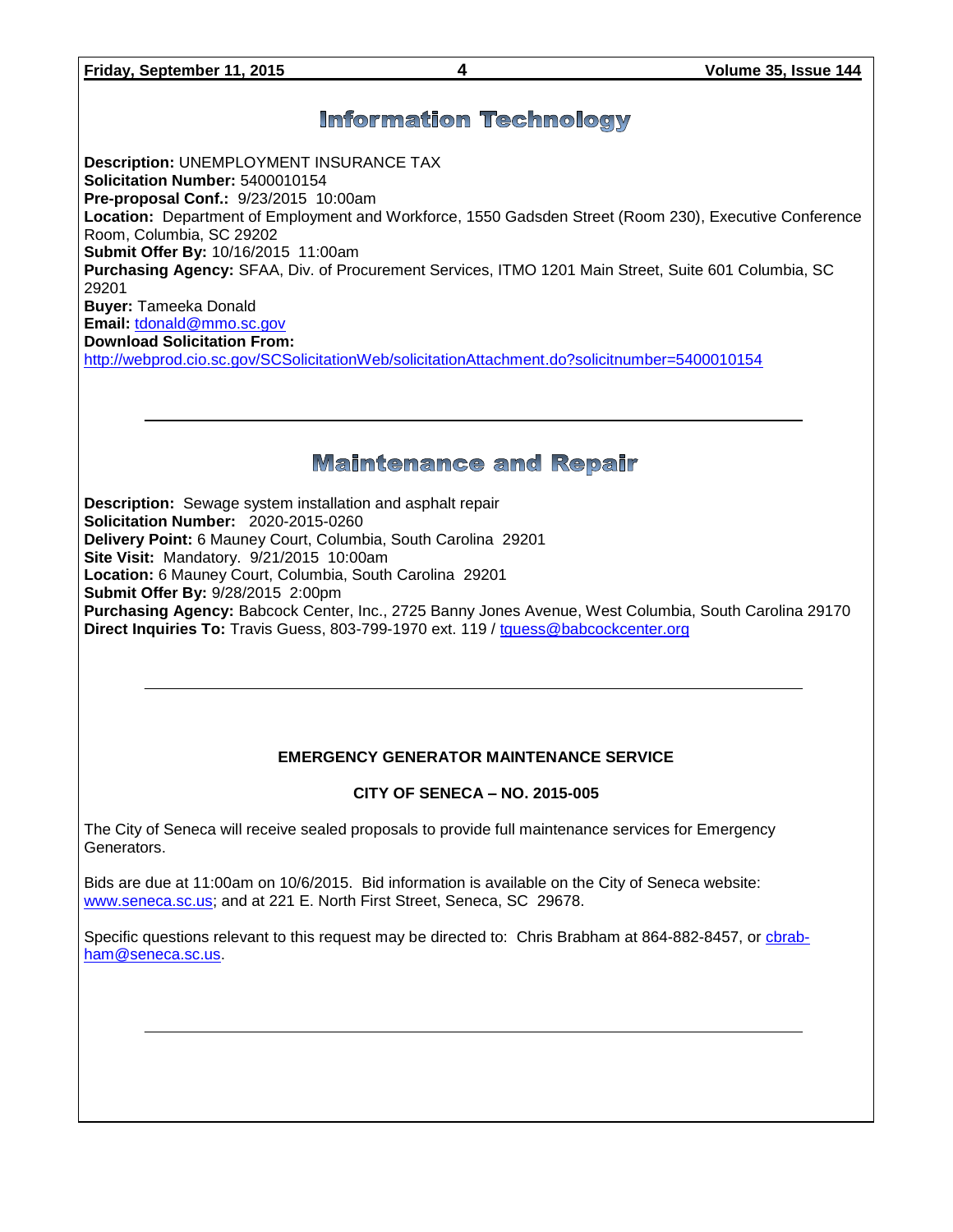**Mimor** 

:omstruction

**Invitations for Minor Construction Quotes**

SCBO Notes referred to in State Agency advertisements appearing in the Minor Construction Section of SCBO can be found at [Click Here.](http://www.mmo.sc.gov/PS/general/scbo/SCBO_Notes_060512.pdf) Please verify requirements for non-State agency advertisements by contacting the agency/owner.

**Project Name:** INSTITUTE OF PSYCHIATRY FUEL LINE **Project Number:** WO# 16-011988 **Project Location:** Medical University of South Carolina **Bid Security Required:** No **Performance Bond Required:** No **Payment Bond Required:** No **Construction Cost Range:** \$<25,000 **Description of Project:** Remove 200 feet of existing 1" steel fuel line from roof to underground storage tank. Furnish and install 200 feet of 2" schedule 80 steel diesel fuel line from roof to underground storage tank. **Bidding Documents / Plans May Be Obtained From:** [http://academicdepartments.musc.edu/vpfa/eandf/construction\\_projects/index.html](http://academicdepartments.musc.edu/vpfa/eandf/construction_projects/index.html) **Agency/Owner:** Medical University of South Carolina **Name & Title of Agency Coordinator:** Bruce Mills **Address:** 97 Jonathan Lucas Street, MSC 190, Charleston, SC 29425 **E-mail:** [millsb@musc.edu](mailto:millsb@musc.edu) **Telephone:** 843-792-4666 **Pre-Bid Conf./Site Visit:** Yes, non-mandatory **Pre-Bid Date/Time:** 9/16/2015 10:00am **Place:** Parking Garage I Rm 214, 97 Jonathan Lucas St **Bid Closing Date/Time:** 9/22/2015 10:00am **Place:** Parking Garage I Rm 214, 97 Jonathan Lucas St **Deliver Bids To:** Bruce Mills, 97 Jonathan Lucas Street, MSC 190, Charleston, SC 29425

# Printing

**Description:** LICENSE MAILER FORMS PRINTING SERVICES **Solicitation Number:** 5400010189 **Submit Offer By:** 09/21/2015 2:30pm **Purchasing Agency:** SC Department of Natural Resources 1000 Assembly Street, Room 142 Columbia, SC 29201 **Buyer:** KYRON CONNER **Email:** [ConnerKL@scdot.org](mailto:ConnerKL@scdot.org) **Download Solicitation From:**  <http://webprod.cio.sc.gov/SCSolicitationWeb/solicitationAttachment.do?solicitnumber=5400010189>

**Description:** WATERCRAFT MAILER FORMS PRINTING **Solicitation Number:** 5400010210 **Submit Offer By:** 09/21/2015 2:30pm **Purchasing Agency:** SC Department of Natural Resources 1000 Assembly Street, Room 142 Columbia, SC 29201 **Buyer:** KYRON CONNER **Email:** [ConnerKL@scdot.org](mailto:ConnerKL@scdot.org) **Download Solicitation From:**  <http://webprod.cio.sc.gov/SCSolicitationWeb/solicitationAttachment.do?solicitnumber=5400010210>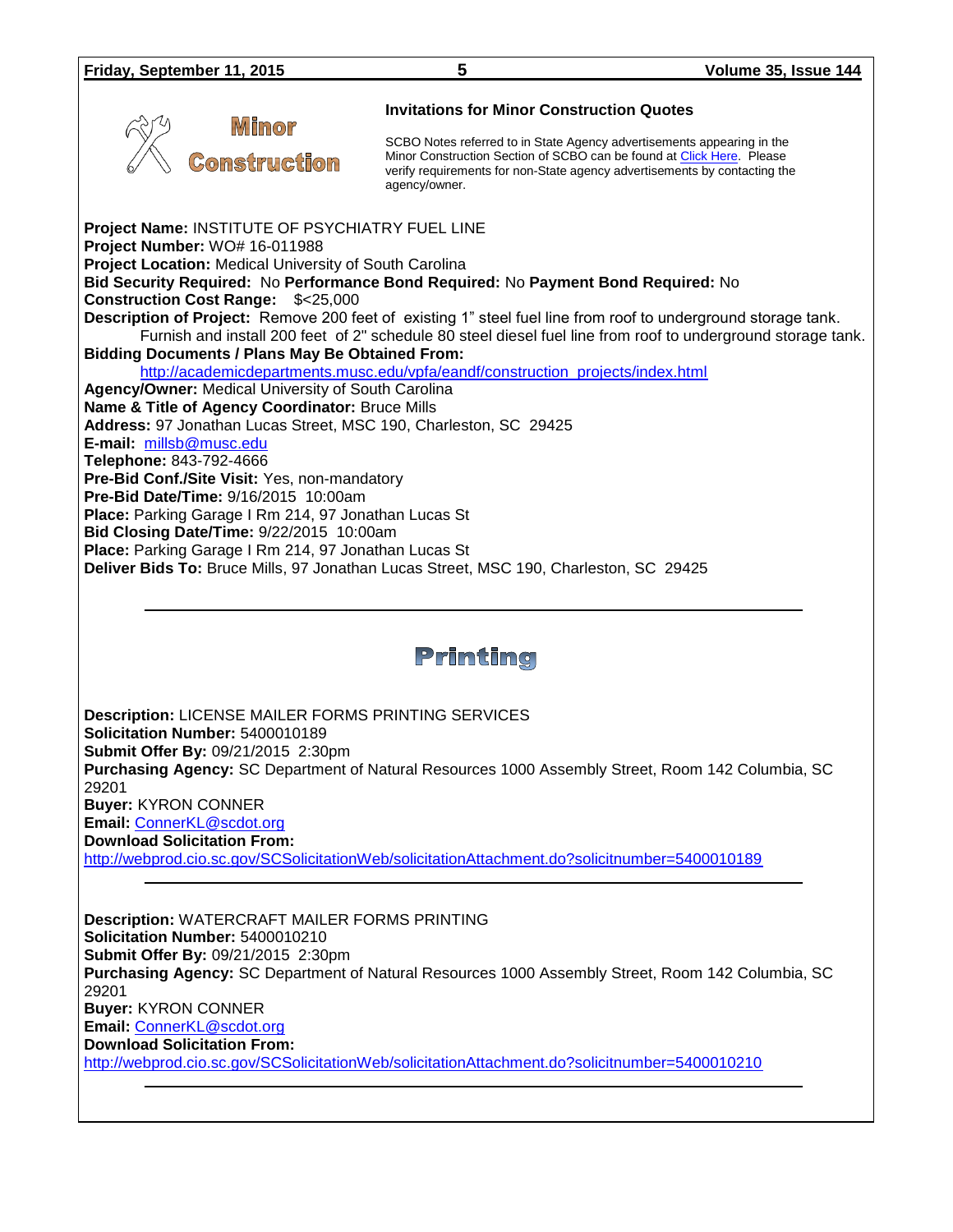#### **Friday, September 11, 2015 6 Volume 35, Issue 144**

**Description:** REGISTRATION FORM 491 AM **Solicitation Number:** 5400010235 **Submit Offer By:** 09/24/2015 10:00am **Purchasing Agency:** SC Department of Motor Vehicles 10311 Wilson Blvd Blythewood, SC 29016 **Buyer:** REBECCA OUTEN **Email:** [REBECCA.OUTEN@SCDMV.NET](mailto:REBECCA.OUTEN@SCDMV.NET) **Download Solicitation From:**  <http://webprod.cio.sc.gov/SCSolicitationWeb/solicitationAttachment.do?solicitnumber=5400010235>

# Services

**Description:** CANTILEVER GATE, BUILDINGS D&E, N. CHARLESTON, SC **Solicitation Number:** 5400009931 **Pre-Bid/Site Visit:** Highly recommended. 9/15/2015 1:00pm **Location:** Charleston District Office, 6355 Fain Blvd., Charleston, SC 29406 **Submit Offer By:** 09/30/2015 2:30pm **Purchasing Agency:** SCDOT Procurement Office 955 Park Street Room 101 Columbia, SC 29201-3959 **Buyer:** SATERIA WEST **Email:** [WESTSP@SCDOT.ORG](mailto:WESTSP@SCDOT.ORG) **Download Solicitation From:**  <http://webprod.cio.sc.gov/SCSolicitationWeb/solicitationAttachment.do?solicitnumber=5400009931>

**Description:** RENTAL OF STORAGE UNIT FOR SC STATE UNIVERSITY, PROPERTY AND INVENTORY DEPARTMENT **Solicitation Number:** 2320-70416-09/24/15 **Delivery Point:** Orangeburg, SC **Submit Offer By:** 9/24/2015 11:00am **Purchasing Agency:** South Carolina State University, Office of Procurement, 300 College Street NE, Orangeburg SC, 29117 **Buyer:** Sallie Kimpson, 803-536-8754

**Description:** TRAVEL SERVICES FOR CUBA TRIP **Solicitation Number:** 66130435 **Delivery Point:** Clemson, SC **Submit Offer By:** 9/28/2015 2:45pm **Purchasing Agency:** Clemson University, Procurement Services, Administrative Services Bldg.,108 Perimeter Rd., Clemson, SC 29634 **Buyer:** Shirley Alexander, [salexa2@clemson.edu,](mailto:salexa2@clemson.edu) 864-656-2395 **Download Solicitation From:** Online solicitations only. Solicitations can be viewed at [www.clemson.edu/cfo/procurement/vendors](http://www.clemson.edu/cfo/procurement/vendors)

**Description:** WELL INSTALLATION **Solicitation Number:** 66075702 **Delivery Point:** Clemson, SC **Submit Offer By:** 9/29/2015 2:45pm **Purchasing Agency:** Clemson University, Procurement Services, Administrative Services Bldg.,108 Perimeter Rd., Clemson, SC 29634 **Buyer:** Shirley Alexander, [salexa2@clemson.edu,](mailto:salexa2@clemson.edu) 864-656-2395 **Download Solicitation From:** Online solicitations only. Solicitations can be viewed at [www.clemson.edu/cfo/procurement/vendors](http://www.clemson.edu/cfo/procurement/vendors)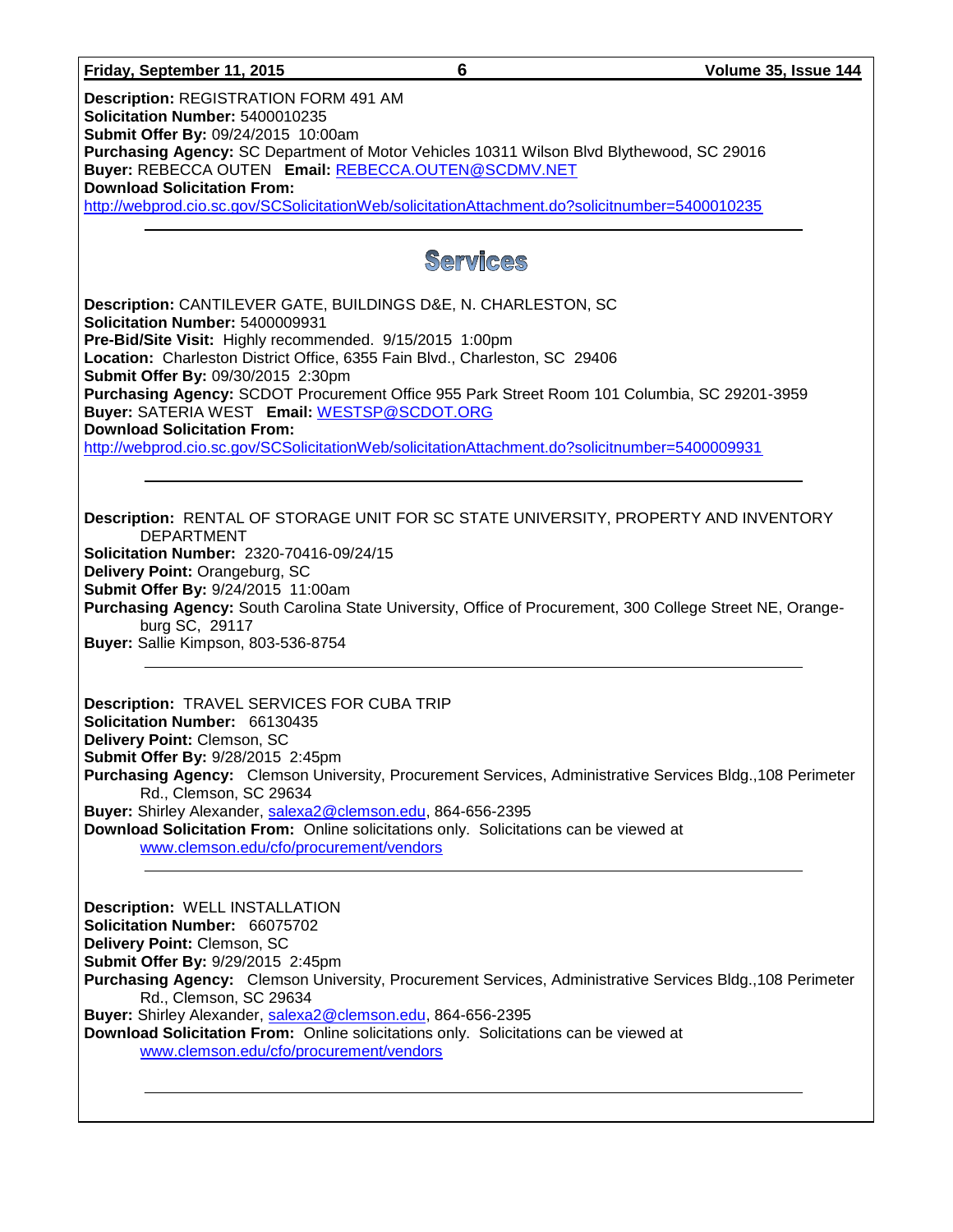#### **Friday, September 11, 2015 7 Volume 35, Issue 144**

**Description:** DEMOLITION OF VACANT COMMERCIAL BUILDING: STEWART AVENUE PUMP STATION **Solicitation Number:** PUR680 **Delivery Point:** Rock Hill, SC **Pre-bid Conf.:** Mandatory. 9/17/2015 3:00pm **Location:** Stewart Avenue Pump Station, Rock Hill, SC 29730 **Submit Offer By:** 9/24/2015 3:00pm **Purchasing Agency:** City of Rock Hill Operations Center Purchasing Office, 757 S. Anderson Rd., Building 103, Rock Hill, SC 29730 **Direct Inquiries To:** Marty Burr, 803-329-5551, [mburr@cityofrockhill.com](mailto:mburr@cityofrockhill.com) **Download Solicitation From:** [www.cityofrockhill.com](http://www.cityofrockhill.com/)

# SCBO NOTICES

#### *DID YOU KNOW…?*

South Carolina Business Opportunities (SCBO) is a daily publication that lists proposed procurements involving goods, services, information technology and construction. According to the South Carolina State Procurement Code, solicitations by South Carolina State Government Agencies that are worth at or above \$10,000 in estimated or actual value must appear in SCBO. Other governmental entities, such as cities, counties and school districts can voluntarily advertise in SCBO. Private entities, such as construction companies (including CM-Rs), are not permitted to advertise in SCBO.

#### **JOB OPPORTUNITIES AT SFAA**

The State Fiscal Accountability Authority's procurement division is looking for experienced professionals Please read more about these opportunities below:

[Click Here for Job Opportunities with the Division of Procurement Services](http://procurement.sc.gov/webfiles/MMO_scbo/SCBO%20Online/SFAA_job_opportunities.pdf)

#### **VENDORS, DON'T NEGLECT TO CHECK THE STATE'S FIXED PRICE BIDS**

If authorized by the original solicitation, the State may use "competitive fixed price bidding" to create procurements with an open response date. These fixed price bids are advertised in SCBO once, but the solicitation may provide for bids to be accepted continuously or periodically during the contract term. The links below take you to a listing of all open solicitations conducted by the central purchasing office using the competitive fixed pricing bidding rules.

> Fixed Price Bids - [Information Technology](http://www.mmo.sc.gov/PS/vendor/PS-vendor-fixed-price-bids-it.phtm) (Open Response Date) Fixed Price Bids - [Supplies & Services](http://www.mmo.sc.gov/PS/vendor/PS-vendor-fixed-price-bids-ss.phtm) (Open Response Date)

#### **INSPECTOR GENERAL'S FRAUD HOTLINE** (State Agency fraud only)

1-855-723-7283 / [http://oig.sc.gov](http://oig.sc.gov/)